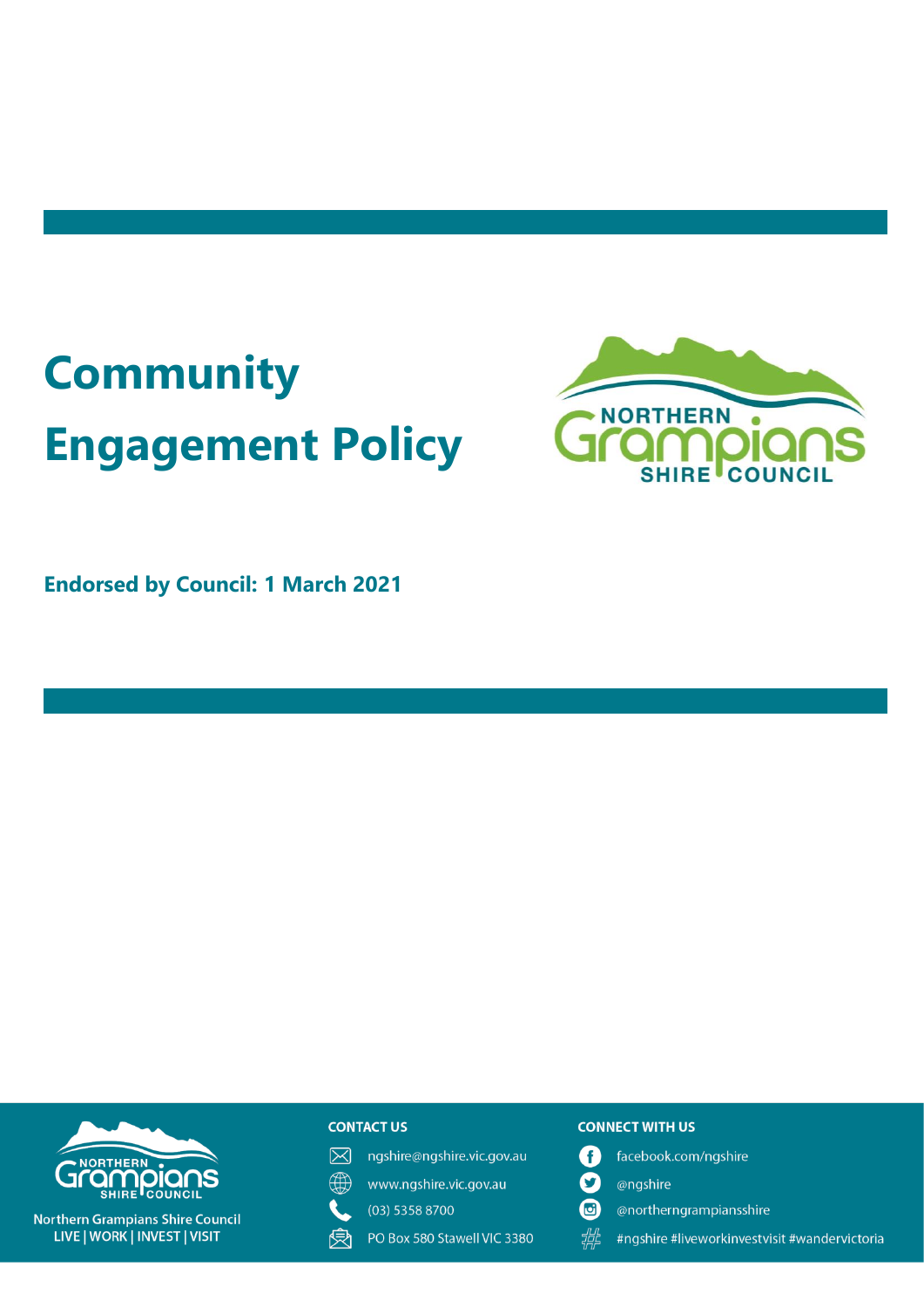# **Community Engagement Policy**



# **Council Policy**

**Functional area CEO I** Office of the CEO **Date adopted by Council**  1 March 2021 **Review date** 1 March 2025

**Responsible officer** Manager Government Relations, Engagement & Advocacy

#### **Purpose**

This Community Engagement policy ('this policy') outlines the principles Council commits to community members to increase their participation in Council planning and decision-making as required under sections 55 and 56 of the *Local Government Act 2020* ('the Act').

#### **Background**

Five overarching principles have guided the development of the Act:

- 1. Community Engagement
- 2. Strategic Planning
- 3. Financial Management
- 4. Public Transparency
- 5. Service Performance

This policy refers to the overarching principle of Community Engagement.

#### **Application**

The Act requires that community engagement principles be applied to the making of Council's local laws, budget and policies and deliberative engagement practices be applied to the development of the Community Vision, Council Plan, Financial Plan and Asset Plan and any other prescribed matters.

#### **Scope**

This policy outlines how Council employees, Councillors, contractors or any other representative of Northern Grampians Shire Council ('we') provide persons and groups of the municipal community ('the community') of Northern Grampians Shire with opportunities for engagement in Council planning and decision-making.

#### **Note**

This policy does not apply to community engagement processes that are subject to prescribed processes imposed by other Victorian legislation such as land-use planning applications or other Council processes such as service requests or complaints.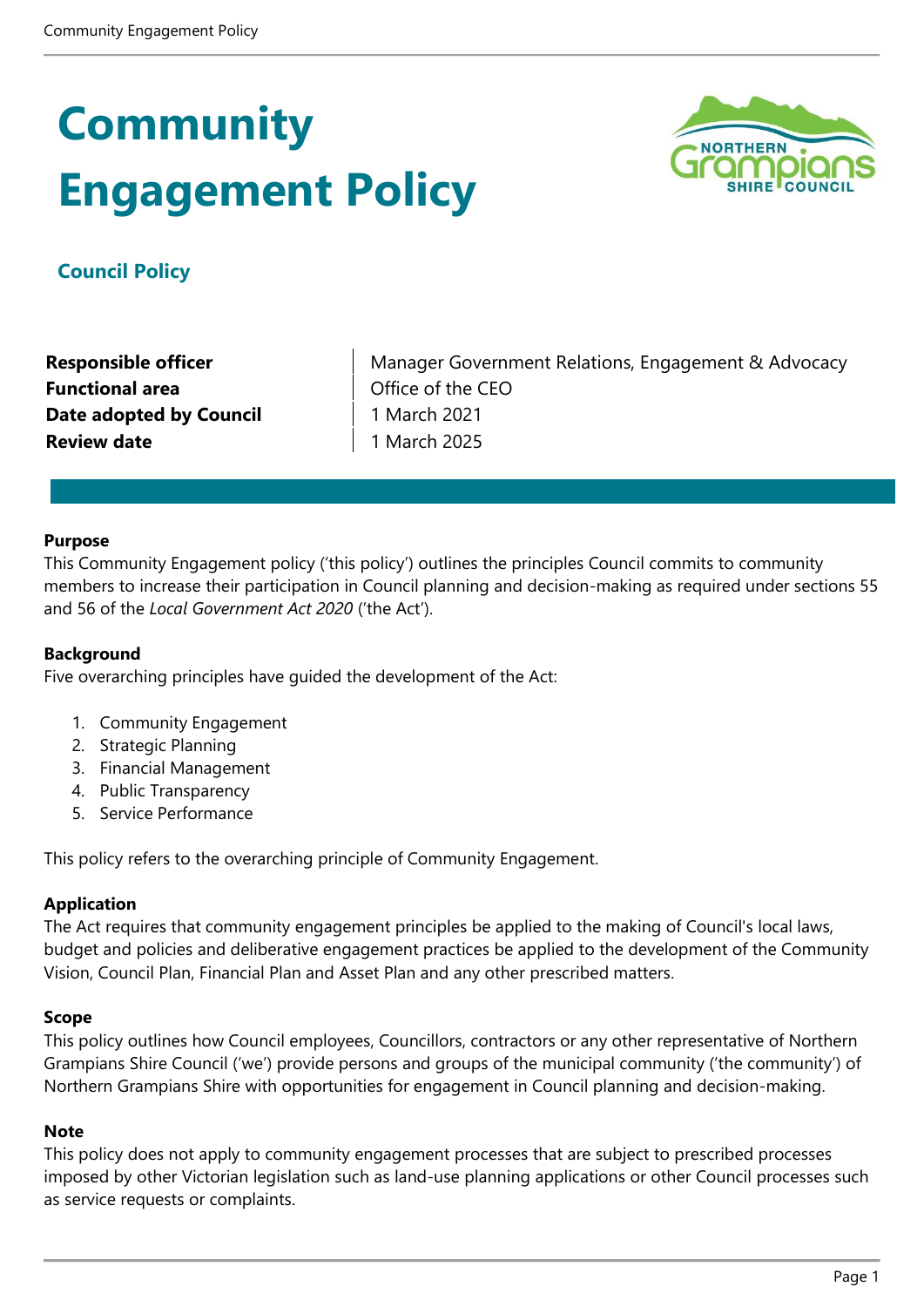On matters where the only form of community participation is an invitation to make submissions, and engagement on the matter was formerly governed by sections 189 and 223 of the *Local Government Act 1989*, Council will continue to proceed in a manner modelled on sections 189 and 223 of the *Local Government Act 1989.*

#### **Policy Objective**

The objective of this policy is to increase the participation of community members in Council planning and decision-making. To achieve this Council commits to the application of the following as required:

#### **Community Engagement Principles**

Section 56 of the Act requires community engagement principles are applied to the making of Council's local laws, budget and policies.

**We** commit to the following community engagement principles:

#### **Principle 1 – Engagement Planning**

- a) Allocating appropriate funding, time and resourcing to community engagement planning and implementation;
- b) Developing community engagement plans in accordance with this policy;
- c) Ensuring a community engagement process has a clearly defined objective and scope.

#### **Principle 2 – Information Access**

- a) Providing the community with access to objective, relevant and timely information to inform their participation;
- b) Providing this information with sufficient notice for the community to consider how they may be affected by proposed decisions or plans and to make subsequent arrangements to be involved in engagement processes;
- c) Providing opportunities, as appropriate, for the community members to come together to learn and share information and deliberate plans or required decisions in a meaningful and informed way.

# **Principle 3 – Representative Participation**

- a) Identifying the different members of the community at the commencement of all relevant planning or decision-making processes and determining the level to which they may be affected by the decisions or plans;
- b) Ensuring the community members identified are representative of the persons and groups affected by the matter that is the subject of the community engagement, being mindful how characteristics like gender, ethnicity/cultural background, socio-economic status, ability, sexual orientation, religion, age and geographic location can:
	- i. Interact on multiple levels to compound impact
	- ii. Create overlapping forms of discrimination and prejudice
	- iii. Increase service barriers and social and economic disadvantage;
- c) Using communication methods and other initiatives that are appropriate and accessible to the community members identified to encourage representative participation.

#### **Principle 4 – Reasonable Support**

- a) Identifying the barriers that may exist to community members' participation in engagement processes, including accessibility needs, information formats, communication channels, languages or other barriers that may limit participation;
- b) Providing reasonable support to enable community members to participate in meaningful and informed engagement, which may include developing specific plans that respond to identified barriers and needs or other support initiatives;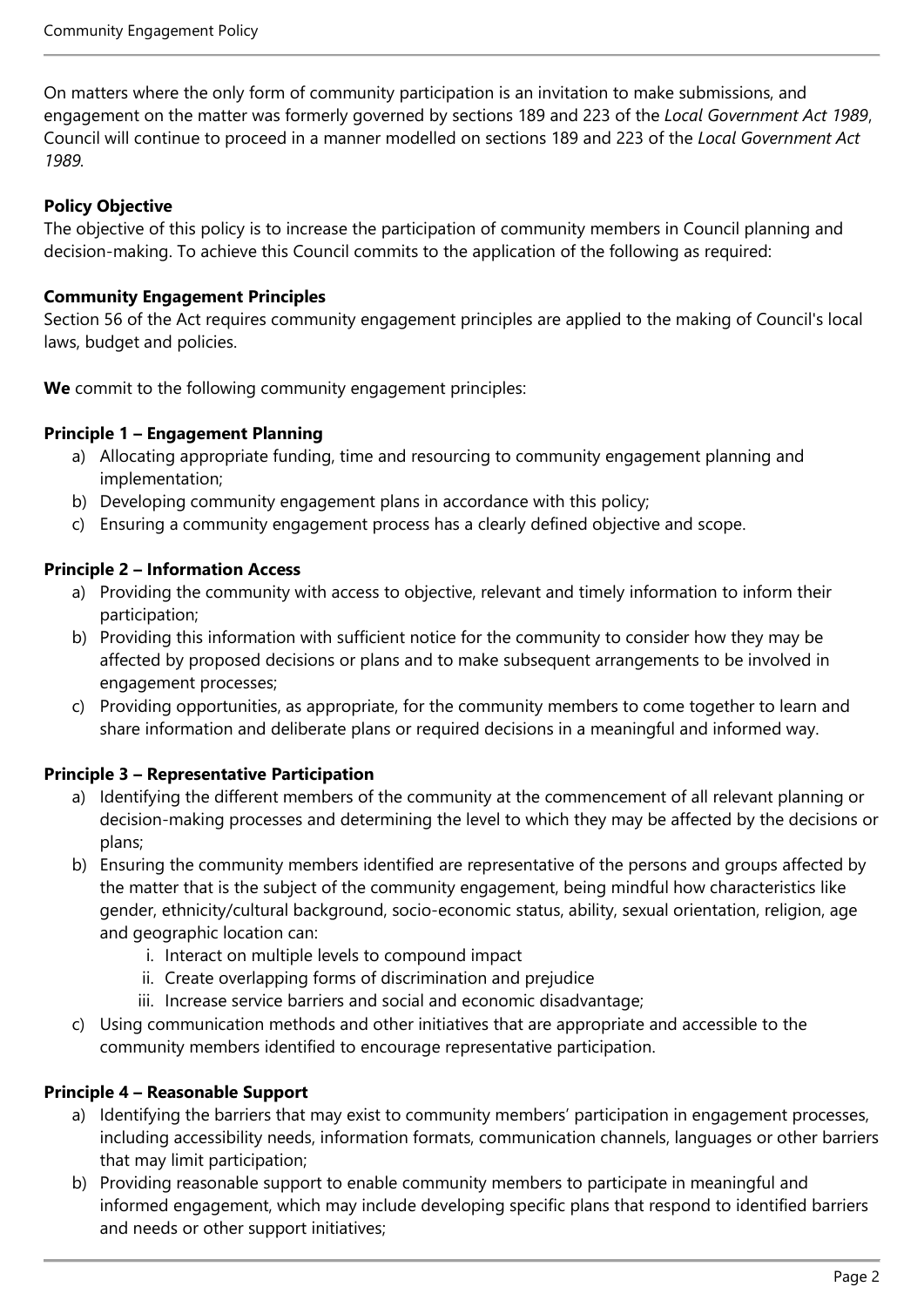c) Encouraging broad participation, active listening and due consideration of the views of participants in the community engagement process.

# **Principle 5 – Level of Engagement**

- a) Using the International Association of Public Participation (IAP2) Framework as a basis, inform community members of the level of engagement they can expect to play in each community engagement process as relevant to the significance and complexity of the matter requiring planning or decision-making;
- b) Articulating how community perspectives will be incorporated into planning or decision-making and the nature of decisions to be made where legislation permits negotiable elements;
- c) Sharing with the community what has been learned and what actions or decisions have resulted from the engagement process.

# **Deliberative Engagement Practices**

Section 55 of the Act requires deliberative engagement practices be applied to the development of the Community Vision, Council Plan, Financial Plan and Asset Plan and any other matters prescribed by the regulations.

The Act does not specify what constitutes deliberative engagement practices.

**We** consider deliberative engagement to refer to engagement processes that enable representative persons and groups affected by the matter to participate to reach conclusions based on in-depth consideration of relevant facts from multiple points of view, conversations with others and critical thinking about alternative perspectives, opinions, understandings and trade-offs.

**We** commit to providing for the following additional provisions to application of the Community Engagement Principles to enable the best opportunity for deliberative engagement with the community:

# **Principle 1 – Engagement Planning**

i. Additional funding, time and resourcing to identify, plan and deliver deliberative engagement practices.

# **Principle 2 – Information Access**

- i. Increasing communication frequency with the community to provide ample opportunity to access information and deliberate their participation;
- ii. Additional time for participants to deliberate complex information, weigh up options and discuss ideas;
- iii. Additional opportunities for participants to have in-depth conversation and understand the issues involved.

# **Principle 3 – Representative Participation**

- i. Additional funding to provide for subject matter expertise (where required) to assist in identifying persons or groups affected by the matter;
- ii. Additional funding to inform communications (as appropriate) to the persons or groups affected by the matter to facilitate understanding and encourage representative participation.

#### **Principle 4 – Reasonable Support**

i. Additional support to enable community members' participation in engagement processes.

# **Principle 5 – Level of Engagement**

i. Additional levels of engagement with the community to increase their deliberative remit as far as practicable.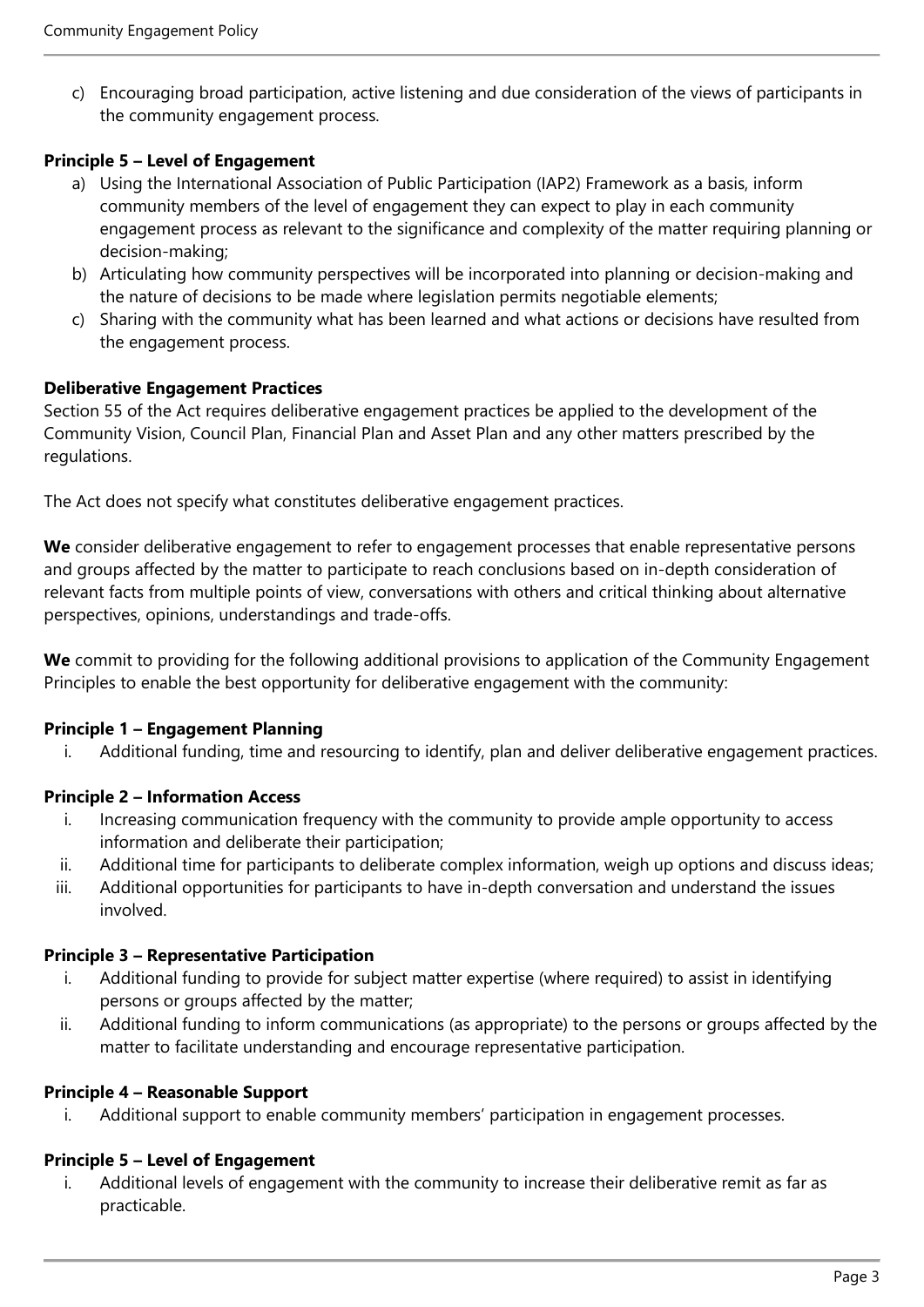#### **Community Engagement**

Council understands that we make better decisions when we fully understand the needs, priorities and concerns of individuals and groups within our community, and that some of our decisions affect the entire community, but may affect some people more than others.

Our community engagement goals and corresponding levels of engagement that we are able to offer the community are based on best-practice community engagement frameworks, including that from the International Association for Public Participation (IAP2).

Three guides accompany this policy to help Council staff understand more about how to identify stakeholders, manage communications and manage community engagement. These are also found in the 'Managing Stakeholders' activity of Council's Project Management Framework.

#### **Community Engagement Goals & Engagement Activities**

**We** will identify engagement goals with the community relevant to each stage of each project Council undertakes that is informed by the scope and potential impact the community can have on a decision.

| <b>INFORM</b>                                                                                                                                    | <b>CONSULT</b>                                                                                                                                               | <b>INVOLVE</b>                                                                                                                                                                           | <b>COLLABORATE</b>                                                                                                                                                                                                      | <b>EMPOWER</b>                                                                                                                                                                |
|--------------------------------------------------------------------------------------------------------------------------------------------------|--------------------------------------------------------------------------------------------------------------------------------------------------------------|------------------------------------------------------------------------------------------------------------------------------------------------------------------------------------------|-------------------------------------------------------------------------------------------------------------------------------------------------------------------------------------------------------------------------|-------------------------------------------------------------------------------------------------------------------------------------------------------------------------------|
| To provide<br>balanced and<br>objective<br>information to<br>make our<br>community aware<br>of something that<br>has happened or<br>will happen. | To listen to our<br>community and<br>other key<br>stakeholders<br>feedback on<br>options or a<br>potential decision<br>and take their input<br>into account. | To seek input to<br>identify issues,<br>concerns and<br>aspirations to<br>inform planning<br>and decision-<br>making and show<br>how that input has<br>informed the plan<br>or decision. | To work with our<br>community and<br>other key<br>stakeholders to<br>develop a detailed<br>understanding of<br>all the issues and<br>opportunities and<br>identify agreed<br>solutions at every<br>step of the process. | To partner with our<br>community and<br>other key<br>stakeholders to<br>identify solutions<br>and/or lead<br>change, and place<br>final decision<br>making in their<br>hands. |
| ·Information<br>sessions<br>• Social media<br>posts<br>·On-site signage<br>• Direct mail<br>• Project updates<br>• Public meetings               | <b>Survey Focus</b><br>groups<br>Drop-in sessions<br>Opinion poll<br>Submission<br>processes                                                                 | Working groups<br>Reference groups<br>Advisory groups<br>Workshops<br>Deliberative<br>polling                                                                                            | Citizen's advisory<br>committees<br>Participatory<br>decision making<br>Community<br>ownership<br>Deliberative<br>processes                                                                                             | Citizens juries<br>Deliberative<br>processes<br><b>Ballots</b>                                                                                                                |

Table 1: Community Engagement Goals & Engagement Activities

# **Levels of Engagement**

We will provide the community with a level of engagement to meet or exceed our engagement goals, that is informed by the scope and potential impact of a decision and the type of influence the community can have on a decision.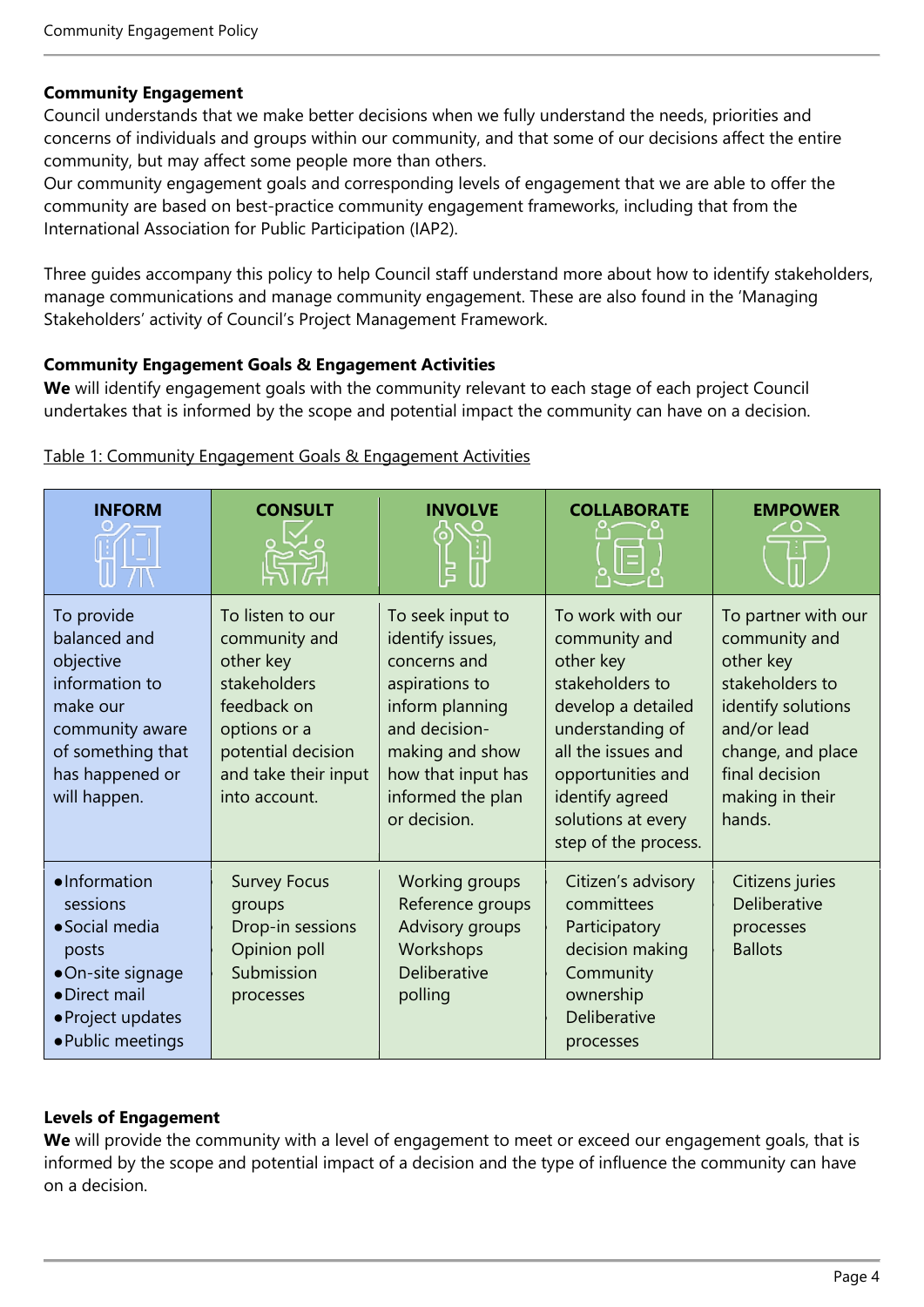# Table 2: Levels of Engagement

| <b>INFORM</b>                                                                                                                                                                                                                                                                               | <b>CONSULT</b>                                                                                                                                                   | <b>INVOLVE</b>                                                                                                                                                     | <b>COLLABORATE</b>                                                                                                                                                         | <b>EMPOWER</b> |
|---------------------------------------------------------------------------------------------------------------------------------------------------------------------------------------------------------------------------------------------------------------------------------------------|------------------------------------------------------------------------------------------------------------------------------------------------------------------|--------------------------------------------------------------------------------------------------------------------------------------------------------------------|----------------------------------------------------------------------------------------------------------------------------------------------------------------------------|----------------|
|                                                                                                                                                                                                                                                                                             |                                                                                                                                                                  | engagement practices for the:<br><b>Community Vision</b><br><b>Council Plan</b><br><b>Financial Plan</b><br><b>Asset Plan</b><br>community.                        | The Local Government Act requires deliberative<br>On long term and significant impact projects like these, we will<br>provide this level of engagement to partner with the |                |
|                                                                                                                                                                                                                                                                                             |                                                                                                                                                                  | High impact and complex projects, for<br>example, major park upgrades, precinct<br>master planning or annual budget<br>planning require extra levels of<br>stages. | interaction and often happen over several                                                                                                                                  |                |
|                                                                                                                                                                                                                                                                                             | Decisions carrying a lower impact still<br>require community input but less time<br>and resource-intensive methods.                                              |                                                                                                                                                                    |                                                                                                                                                                            |                |
|                                                                                                                                                                                                                                                                                             | Sometimes options<br>are limited for<br>practical reasons<br>for example work<br>must be carried out<br>but we will ask you<br>how and when it<br>should happen. |                                                                                                                                                                    |                                                                                                                                                                            |                |
| Sometimes, we<br>may need to<br>inform you of a<br>decision where<br>there is no<br>opportunity for<br>community input.<br>For example where<br>there are public<br>safety issues that<br>need to be<br>addressed, we are<br>not the decision-<br>making authority,<br>or there are no real |                                                                                                                                                                  |                                                                                                                                                                    |                                                                                                                                                                            |                |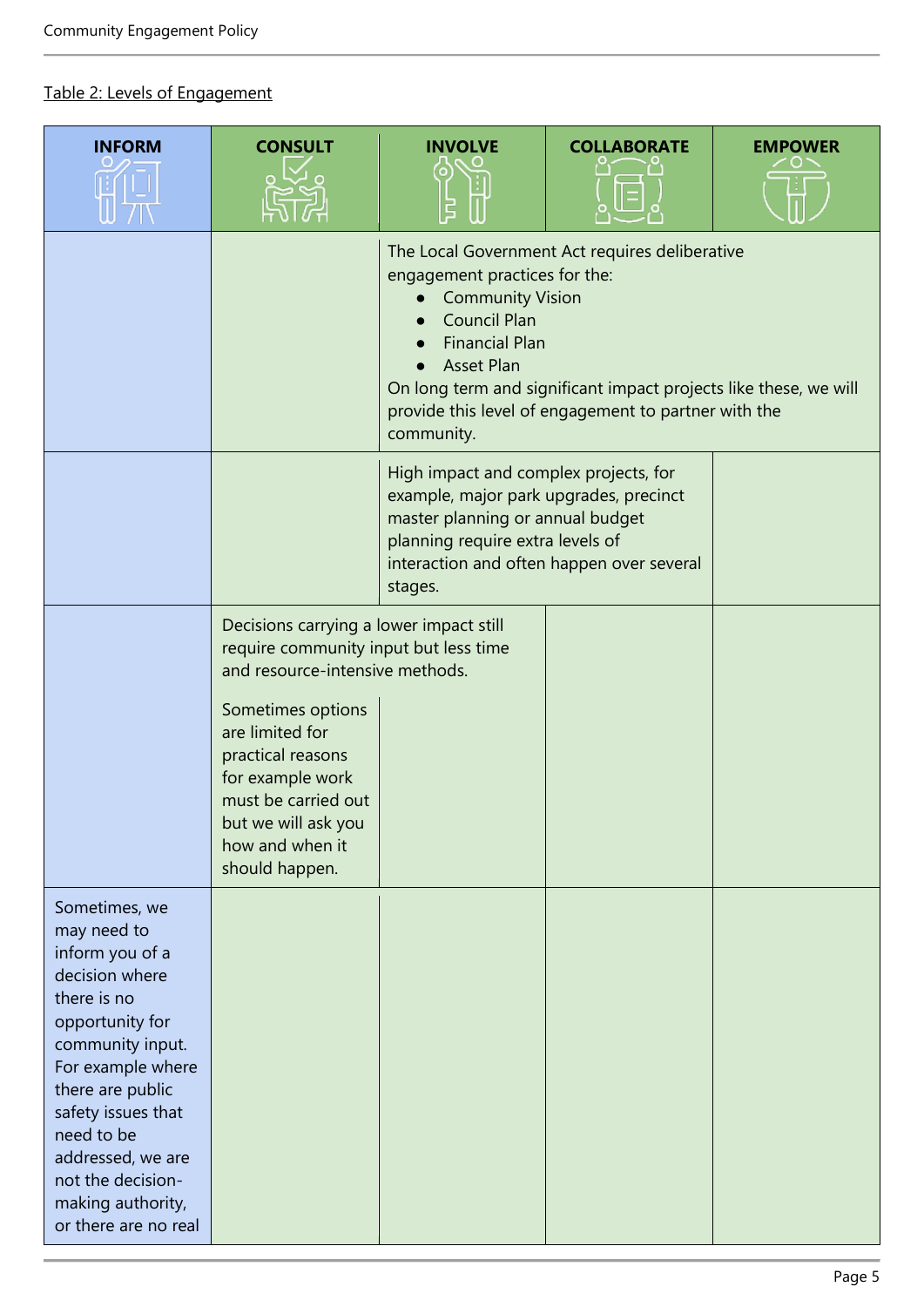| options available.<br>In these cases, we<br>will keep you<br>informed. |  |  |
|------------------------------------------------------------------------|--|--|

# **Informing the Community**

Council will utilise a variety of methods to inform the community of the outcome of engagement processes. These will be outlined in specific community engagement plans and will include, but not be limited to:

- Publication on Council's website
- Posts on Council's social media sites
- Print media
- Direct communication with individuals or groups that have participated in the process or requested to be notified of the outcomes (e.g. phone, email or post)
- Formal in-person announcements (e.g. community meeting).

#### **References**

#### **Relevant Legislation**

- − *[Local Government Act 2020](https://www.legislation.vic.gov.au/as-made/acts/local-government-act-2020)*
- − *[Local Government Act 1989](https://www.legislation.vic.gov.au/in-force/acts/local-government-act-1989/156)*

#### **Related Policies**

- − [Northern Grampians Shire Public Transparency Policy August 2020](https://www.ngshire.vic.gov.au/Your-Council/Governance-and-transparency/Council-policies/Public-Transparency-Policy)
- − Media & Communications Policy 2020

#### **Related Guides**

- − PMF Activity [Managing Stakeholders: Stakeholder Management Plan -](https://northerngrampiansshire.sharepoint.com/:w:/r/sites/TemplateGallery/Shared%20Documents/Media,%20Communications%20%26%20Engagement%20templates/Stakeholder%20Management%20Plan.docx?d=w33c60a896178437295f5c506dcfdbd07&csf=1&web=1&e=r4Fl6n) GUIDE
- − PMF Activity [Managing Stakeholders: Communication Management Plan](https://northerngrampiansshire.sharepoint.com/:w:/r/sites/TemplateGallery/Shared%20Documents/Media,%20Communications%20%26%20Engagement%20templates/Communication%20Management%20Plan.docx?d=w9e939e45b2f64d8498acc476d140992e&csf=1&web=1&e=l43sts)  GUIDE
- − PMF Activity [Managing Stakeholders: Community Engagement Plan](https://northerngrampiansshire.sharepoint.com/:w:/r/sites/TemplateGallery/Shared%20Documents/Media,%20Communications%20%26%20Engagement%20templates/Community%20Engagement%20Plan.docx?d=w66f800e4816a4eec80e193ebb6f6acf8&csf=1&web=1&e=RCSVR2)  GUIDE

#### **Other references**

- − [International Association for Public Participation](https://www.iap2.org.au/)
- − [Diverse Communities and Intersectionality Working Group](https://www.vic.gov.au/diverse-communities-and-intersectionality-working-group)
- − [Rural Councils Victoria: Community Engagement Toolkit](https://media.ruralcouncilsvictoria.org.au/wp-content/uploads/2020/08/06144245/Community-Engagement-Toolkit.pdf)
- Engage Vic: Community Engagement Workshop

#### **Compliance**

[Select the checkboxes that this policy requires relevant State Government legislative compliance with.]

- ☒ *Local Government Act 2020*
- ☐ *Gender Equality Act 2020*
- ☐ *Child Safety Act 2015*
- ☐ *Privacy and Data Protection Act 2014*
- ☒ *Equal Opportunity Act 2010*
- ☐ *Fair Work Act 2009*
- ☒ *Charter of Human Rights and Responsibilities Act 2006*
- ☐ *Health Records Act 2001*
- ☒ *Local Government Act 1989*
- ☐ *Freedom of Information Act 1982*
- ☐ Other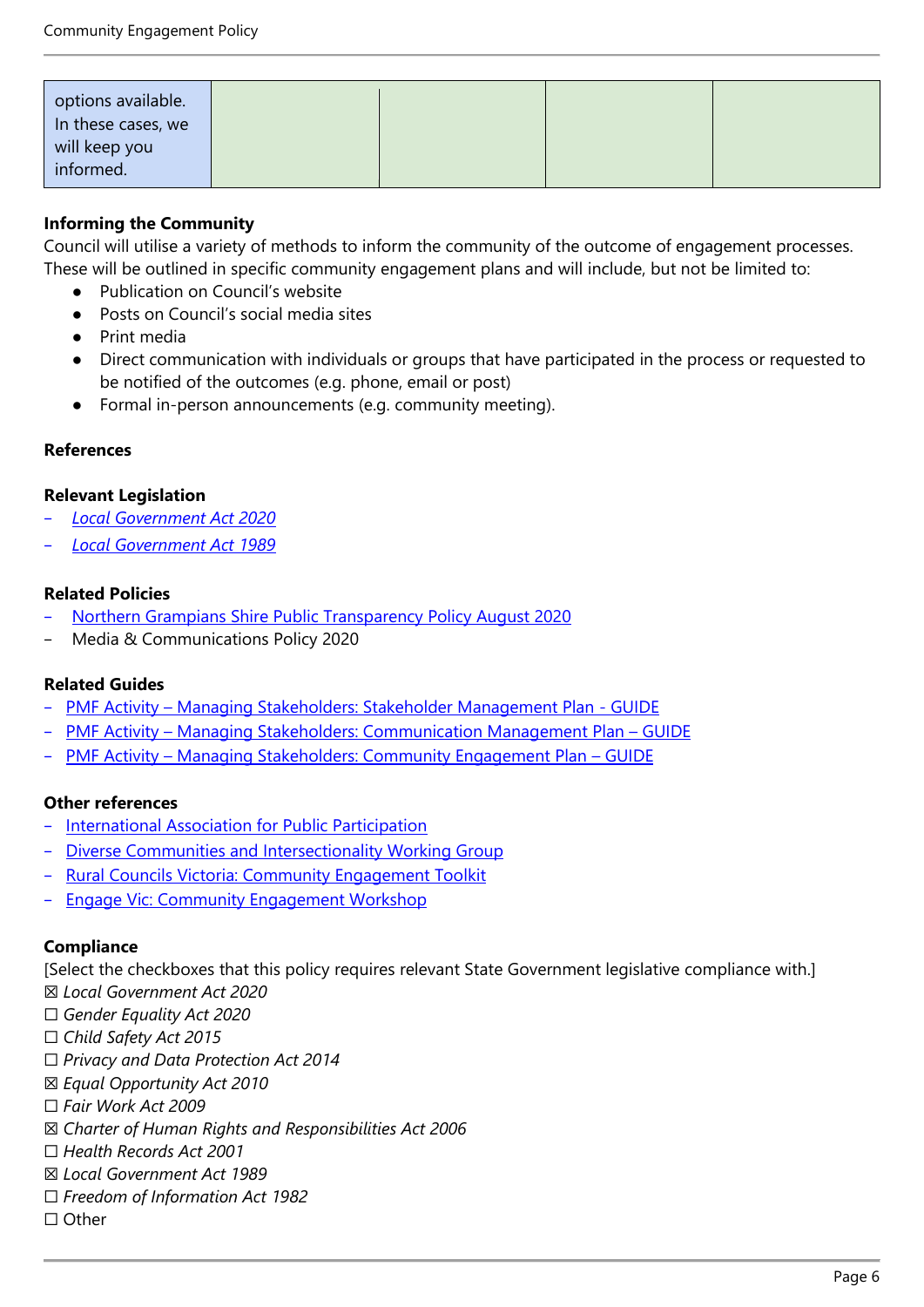# *Appendix A: Engagement Principles*

#### **Principle 1 – Engagement Planning**

i. Funding, time and resourcing to identify, plan and deliver required engagement.

# **Principle 2 – Information Access**

- i. Increasing communication frequency with the community to provide ample opportunity to access information and deliberate their participation;
- ii. Additional time for participants to deliberate complex information, weigh up options and discuss ideas;
- iii. Additional opportunities for participants to have in-depth conversation and understand the issues involved.

#### **Principle 3 – Representative Participation**

- i. Additional funding to provide for subject matter expertise (where required) to assist in identifying persons or groups affected by the matter;
- ii. Additional funding to inform communications (as appropriate) to the persons or groups affected by the matter to facilitate understanding and encourage representative participation.

# **Principle 4 – Reasonable Support**

i. Additional support to enable community members' participation in engagement processes.

# **Principle 5 – Level of Engagement**

i. A level of engagement with the community relevant to community perspective and project context perspective.

*Appendix B: Engagement Principles in the context of deliberate engagement practice requirements*

# **Principle 1 – Engagement Planning**

i. Additional funding, time and resourcing to identify, plan and deliver deliberative engagement practices.

# **Principle 2 – Information Access**

- i. Increasing communication frequency with the community to provide ample opportunity to access information and deliberate their participation;
- ii. Additional time for participants to deliberate complex information, weigh up options and discuss ideas;
- iii. Additional opportunities for participants to have in-depth conversation and understand the issues involved.

# **Principle 3 – Representative Participation**

- i. Additional funding to provide for subject matter expertise (where required) to assist in identifying persons or groups affected by the matter;
- ii. Additional funding to inform communications (as appropriate) to the persons or groups affected by the matter to facilitate understanding and encourage representative participation.

# **Principle 4 – Reasonable Support**

i. Additional support to enable community members' participation in engagement processes.

# **Principle 5 – Level of Engagement**

i. Additional levels of engagement with the community to increase their deliberative remit as far as practicable.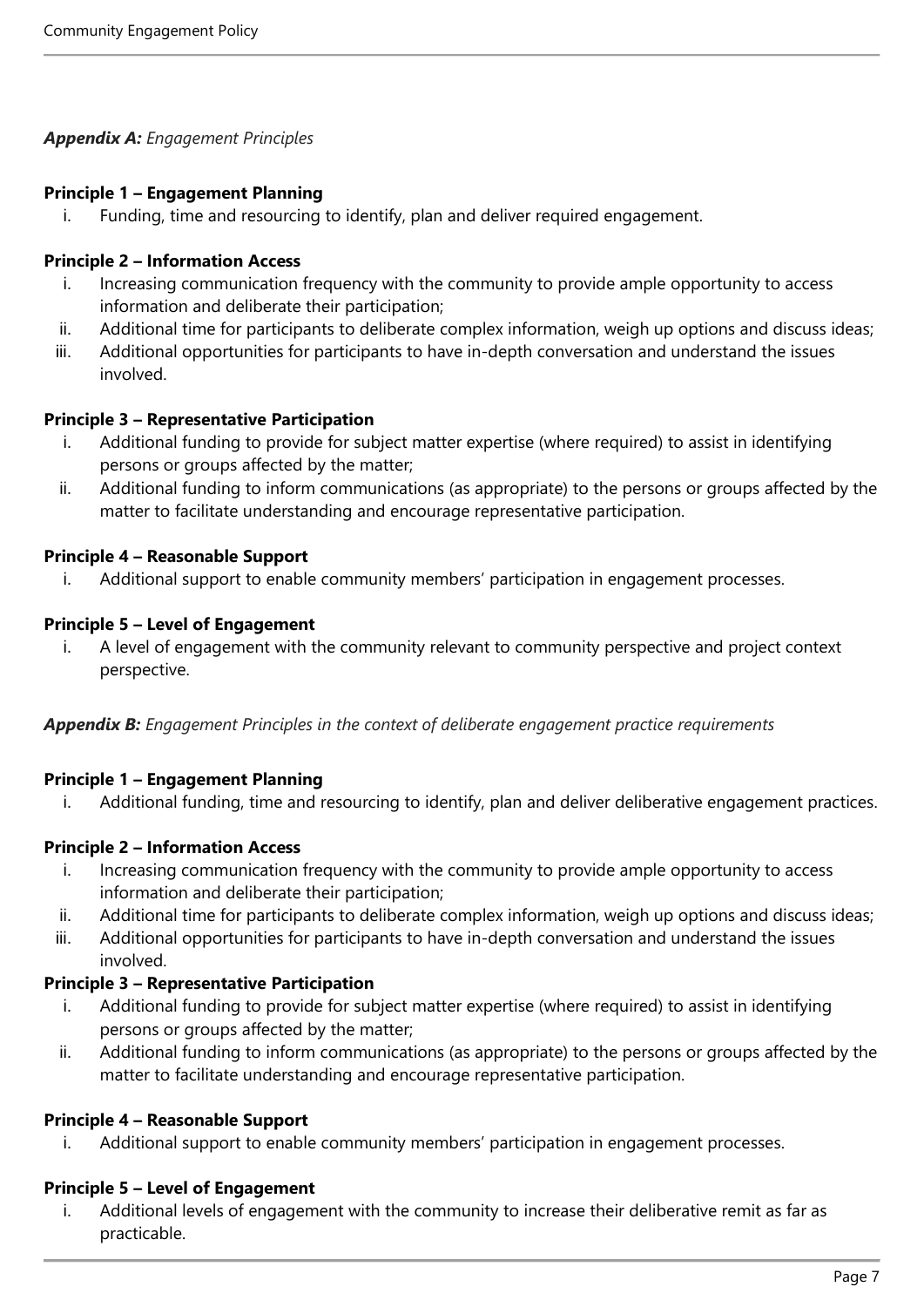# *Appendix C: Community Engagement Principles checklist*

#### **Principle 1 – Engagement Planning**

- ❏ Allocating appropriate funding, time and resourcing to community engagement planning and implementation;
- ❏ Developing community engagement plans in accordance with this policy;
- ❏ Ensuring a community engagement process has a clearly defined objective and scope.

#### **Principle 2 – Information Access**

- ❏ Providing the community with access to objective, relevant and timely information to inform their participation;
- ❏ Providing this information with sufficient notice for the community to consider how they may be affected by proposed decisions or plans and to make subsequent arrangements to be involved in engagement processes;
- ❏ Providing opportunities, as appropriate, for the community members to come together to learn and share information, and deliberate plans or required decisions in a meaningful and informed way.

#### **Principle 3 – Representative Participation**

- ❏ Identifying the different members of the community at the commencement of all relevant planning or decision-making processes and determining the level to which they may be affected by the decisions or plans;
- ❏ Ensuring the community members identified are representative of the persons and groups affected by the matter that is the subject of the community engagement
- ❏ Using communication methods and other initiatives that are appropriate and accessible to the community members identified to encourage representative participation.

# **Principle 4 – Reasonable Support**

- ❏ Identifying the barriers that may exist to community members' participation in engagement processes, including accessibility needs, information formats, communication channels, languages or other barriers that may limit participation;
- ❏ Providing reasonable support to enable community members to participate in meaningful and informed engagement, which may include developing specific plans that respond to identified barriers and needs or other support initiatives;
- ❏ Encouraging broad participation, active listening and due consideration of the views of participants in the community engagement process.

#### **Principle 5 – Level of Engagement**

- ❏ Using the International Association of Public Participation (IAP2) Framework as a basis, inform community members of the level of engagement they can expect to play in each community engagement process as relevant to the significance and complexity of the matter requiring planning or decision-making;
- ❏ Articulating how community perspectives will be incorporated into planning or decision-making and the nature of decisions to be made where legislation permits negotiable elements;
- ❏ Sharing with the community what has been learned and what actions or decisions have resulted from the engagement process.